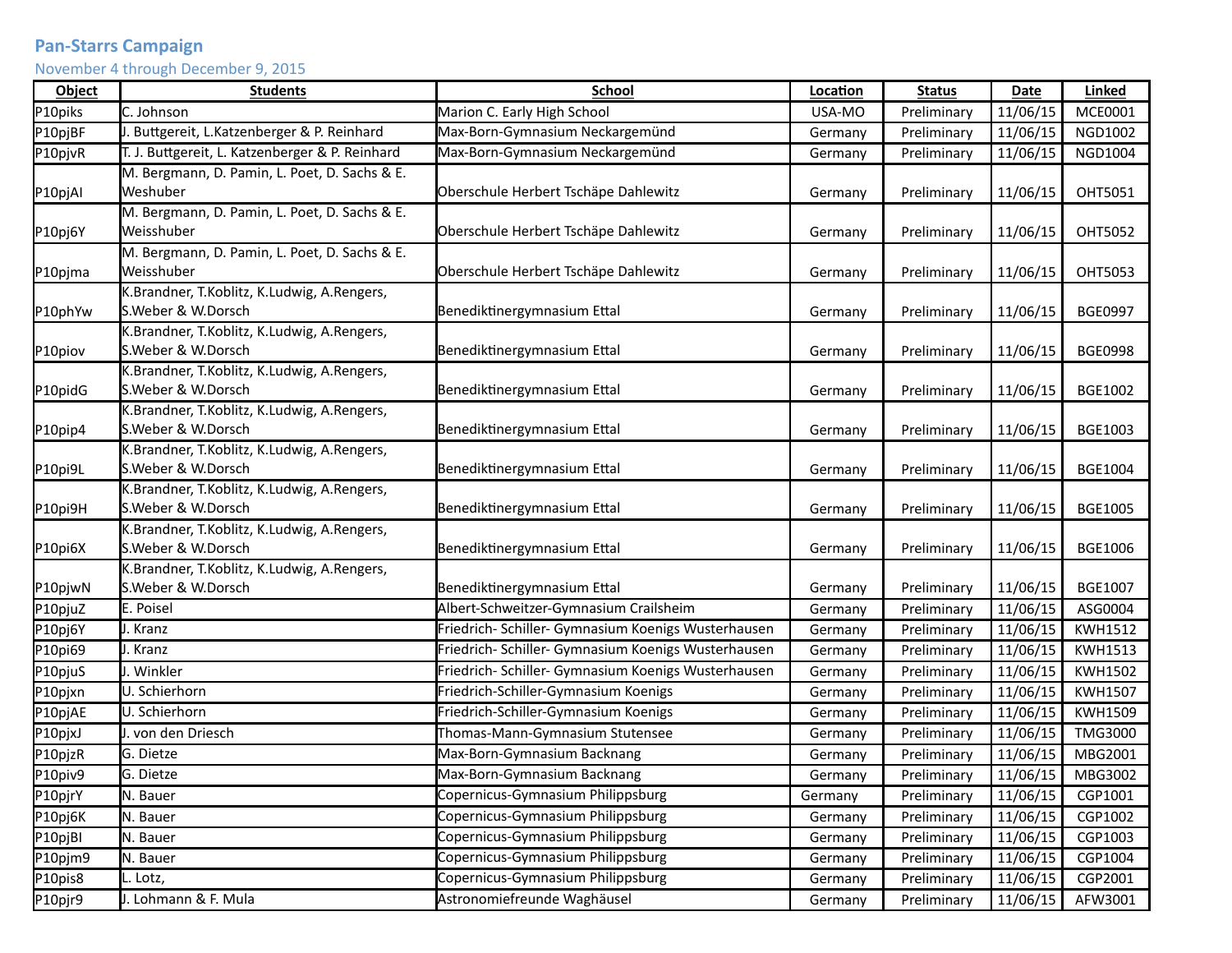|         | Z.-C. Su, Y.- T. Tai, Q.- Y. Chen, M.- H. Lin, Y.- R. |                                           |                      |             |          |                |
|---------|-------------------------------------------------------|-------------------------------------------|----------------------|-------------|----------|----------------|
| P10pjtB | Chen, Y.- C.Wang, S.- Q.Xu & C.- A.Lee                | The Affiliated Senior High School of NCHU | Taiwan               | Preliminary | 11/06/15 | <b>CAH0101</b> |
|         | Z.-C. Su, Y.- T. Tai, Q.- Y. Chen, M.- H. Lin, Y.- R. |                                           |                      |             |          |                |
| P10pimU | Chen, Y.- C.Wang, S.- Q.Xu & C.- A.Lee                | The Affiliated Senior High School of NCHU | Taiwan               | Preliminary | 11/06/15 | <b>CAH0102</b> |
| P10pire | G. Chen, Y. Feng & J. Ma                              | Taichung Municipal Hui-Wen High School    | Taiwan               | Preliminary | 11/06/15 | HWH1002        |
|         | L. Sousa, D. Donohue, A. Querido, P. Carapito, L.     |                                           |                      |             |          |                |
| P10pjlB | Eusébio & R. Tomé                                     | <b>NUCLIO Asteroid Search Team 1</b>      | Portugal             | Preliminary | 11/06/15 | ESO0005        |
|         | Sousa, D. Donohue, A. Querido, P. Carapito, L.        |                                           |                      |             |          |                |
| P10pisf | Eusébio & R. Tomé                                     | <b>NUCLIO Asteroid Search Team 1</b>      | Portugal             | Preliminary | 11/06/15 | AEC0019        |
|         | M. Barbosa, E. Santos, H. Pereira, F. Barbosa, P.     |                                           |                      |             |          |                |
| P10pieh | Ferreira & P. Rodrigues                               | NUCLIO Asteroid Search Team 1             | Portugal             | Preliminary | 11/06/15 | ESL0038        |
|         | M. Barbosa, E. Santos, H. Pereira, F. Barbosa, P.     |                                           |                      |             |          |                |
| P10pinE | Ferreira & P. Rodrigues                               | <b>NUCLIO Asteroid Search Team 1</b>      | Portugal             | Preliminary | 11/06/15 | ESL0039        |
| P10pjqR | V. Radeva & M. Minev                                  | <b>Astronomical Observatory</b>           | <b>Bulgaria</b>      | Preliminary | 11/06/15 | VRM01          |
| P10pj3I | V. Radeva & M. Minev                                  | <b>Astronomical Observatory</b>           | <b>Bulgaria</b>      | Preliminary | 11/06/15 | VRM02          |
| P10pjm0 | V. Radeva & M. Minev                                  | <b>Astronomical Observatory</b>           | <b>Bulgaria</b>      | Preliminary | 11/06/15 | VRM01          |
| P10pikk | T. Dumph, F. Patterson, F. Perez & A. McNeely         | QuarkNet                                  | USA-IN               | Preliminary | 11/06/15 | NDQ0001        |
| P10pigJ | A. Giguere, E. Benson & J. Bigbee                     | Waynflete                                 | USA-ME               | Preliminary | 11/06/15 | WAY0003        |
| P10pihN | A. Giguere, E. Benson & J. Bigbee                     | Waynflete                                 | USA-ME               | Preliminary | 11/06/15 | WAY0004        |
| P10pj54 | A. Giguere, E. Benson & J. Bigbee                     | Waynflete                                 | USA-ME               | Preliminary | 11/06/15 | WAY0006        |
| P10pjpV | C. Chandler                                           | Cisco College                             | USA-TX               | Preliminary | 11/06/15 | <b>CRC0002</b> |
| P10pjAs | C. Chandler                                           | Cisco College                             | USA-TX               | Preliminary | 11/06/15 | CRC0003        |
|         | N.Robles, J. Quinenos, R. Greenspon, K. Anaya, C.     |                                           |                      |             |          |                |
| P10pirm | Veda & J. Bray-Ali                                    | Mt. San Antonio College                   | USA-CA               | Preliminary | 11/06/15 | MSC0002        |
| P10pjB7 | J. Mueller-Uri, P. Haueis                             | Friedrich-Schiller Gymnasium Weimar       | Germany              | Preliminary | 11/06/15 | FSG1501        |
| P10pjxJ | S. Ester & N. Niederbudde                             | Thomas-Mann-Gymnasium Stutensee           | Germany              | Preliminary | 11/06/15 | <b>TMG3000</b> |
| P10pjB7 | J. Mueller-Uri & P. Haueis                            | Friedrich-Schiller Gymnasium Weimar       | Germany              | Preliminary | 11/06/15 | FSG1501        |
| P10pjAn | M.Koch                                                | Friedrich-Schiller Gymnasium Weimar       | Germany              | Preliminary | 11/06/15 | FSG1503        |
| P10pjxU | T. Knoblauch                                          | Hofenfels-Gymnasium Zweibrücken           | Germany              | Preliminary | 11/06/15 | <b>HF4K005</b> |
| P10pjq1 | T. Knoblauch                                          | Hofenfels-Gymnasium Zweibrücken           | Germany              | Preliminary | 11/06/15 | <b>HF4K006</b> |
| P10pjAH | A. Latußeck                                           | Gymnasium Josephinum                      | Hildesheim           | Preliminary | 11/06/15 | <b>BGJ1102</b> |
| P10pihf | A. Latußeck                                           | Gymnasium Josephinum                      | Hildesheim           | Preliminary | 11/06/15 | <b>BGJ1103</b> |
| P10pjrq | A. Latußeck                                           | Gymnasium Josephinum                      | Hildesheim           | Preliminary | 11/06/15 | BGJ1106        |
| P10pjzx | H. Turk, B. Mespelt, C. Smith & R. Sanchez            | <b>Clear Creek Middle School</b>          | USA-WY               | Preliminary | 11/06/15 | CCS0001        |
| P10pjB2 | S.Haywod, K.Lamblin, N.Myers & R.Sanchez              | Clear Creek Middle School                 | USA-WY               | Preliminary | 11/06/15 | CCS0002        |
| P10pj5n | T. Dumph, F. Patterson, F. Perez, & A. McNeely        | QuarkNet                                  | <b>United States</b> | Preliminary | 11/06/15 | NDQ0001        |
|         | E. García, A. Sanchez, L. Romano, V. Peteiro & F.     |                                           |                      |             |          |                |
| P10pive | Rodriguez                                             | Liceo San Luis                            | Uruguay              | Preliminary | 11/06/15 | LSL0002        |
| P10pjyR | S.-C. Yang                                            | Taipei First Girls High School            | Taiwan               | Preliminary | 11/06/15 | <b>TFG0501</b> |
|         | M. Schäfer, S. Eichmann, N. Ott, M. Mannes & R.       |                                           |                      |             |          |                |
| P10pjBc | Wittmann                                              | Johann-Christian-Senckenberg Schule       | Germany              | Preliminary | 11/06/15 | JCS0031        |
| P10pi75 | J. Grimm & N. Ott                                     | Johann-Christian-Senckenberg Schule       | Germany              | Preliminary | 11/06/15 | JCS0050        |
| P10pjAW | J. Grimm & N. Ott                                     | Johann-Christian-Senckenberg Schule       | Germany              | Preliminary | 11/06/15 | JCS0051        |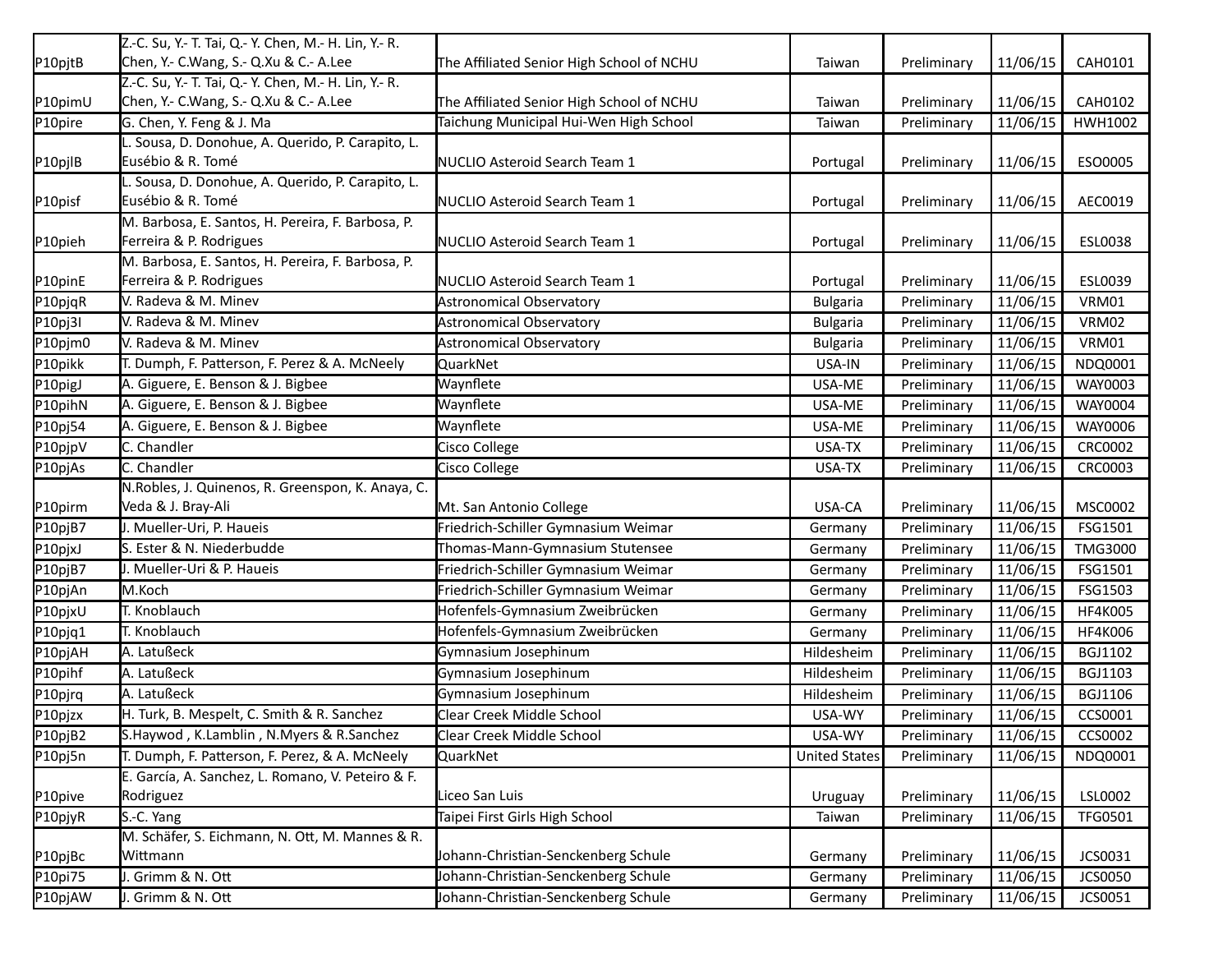| P10pjxJ | S. Ester &N. Niederbudde                             | Thomas-Mann-Gymnasium Stutensee                | Germany         | Preliminary | 11/06/15 | <b>TMG3000</b> |
|---------|------------------------------------------------------|------------------------------------------------|-----------------|-------------|----------|----------------|
| P10pjBq | A. Blair & K. Guest                                  | Madisonville HS                                | USA-TX          | Preliminary | 11/06/15 | MHS0004        |
| P10pjnW | G. Kohl                                              | Werner-Heisenberg-Gymnasium Weinheim           | Germany         | Preliminary | 11/06/15 | WHGK05         |
| P10pj6F | A.Spannagel                                          | Integrierte Gesamtschule Mannheim-Herzogenried | Germany         | Preliminary | 11/06/15 | <b>MAN0004</b> |
|         | O. Avril, D. Dux, M. Ewig, F. Geister, L. Höfer & M. |                                                |                 |             |          |                |
| P10pjqQ | Metzendorf                                           | LGL-Germany                                    | Germany         | Preliminary | 11/06/15 | LGL5070        |
|         |                                                      |                                                |                 |             |          |                |
|         |                                                      |                                                |                 |             |          |                |
| P10pkq9 | V. Radeva & I. Dimitrova                             | Astronomical Club-Astronomical Observatory     | <b>Bulgaria</b> | Preliminary | 11/07/15 | VSR01          |
| P10pku6 | N. Inamori & F. Tomono                               | Shizuoka University                            | Japan           | Preliminary | 11/07/15 | SZK0001        |
|         | F.Garrido, F.Martinez, M.Pullol, C. Arias & D.       |                                                |                 |             |          |                |
| P10pkzY | Gastelu                                              | Liceo Barros Blancos No. 2                     | Uruguay         | Preliminary | 11/07/15 | <b>OBB0005</b> |
|         | F.Garrido, F.Martinez, M.Pullol, C. Arias & D.       |                                                |                 |             |          |                |
| P10pkEW | Gastelu                                              | Liceo Barros Blancos No. 2                     | Uruguay         | Preliminary | 11/07/15 | <b>OBB0008</b> |
|         | A. Basedas, E. Santos, C. Costa, B. Dominguez &      |                                                |                 |             |          |                |
| P10pksZ | N. Esteves                                           | Liceo 9                                        | Uruguay         | Preliminary | 11/07/15 | <b>IEA0004</b> |
| P10pkwA | V. Radeva & I. Dimitrova                             | <b>Astronomical Observatory</b>                | Bulgaria        | Preliminary | 11/07/15 | VSR01          |
| P10pkvA | V. Radeva & I. Dimitrova                             | <b>Astronomical Observatory</b>                | <b>Bulgaria</b> | Preliminary | 11/07/15 | VRD01          |
| P10pkrm | V. Radeva & I. Dimitrova                             | <b>Astronomical Observatory</b>                | <b>Bulgaria</b> | Preliminary | 11/07/15 | VRD01          |
| P10pkrp | V. Radeva,                                           | Student Space Agency                           | <b>Bulgaria</b> | Preliminary | 11/07/15 | VRD01          |
| P10pkw8 | A. Moreno, R. Artola & M. Santucho                   | <b>Crux Autralis</b>                           | Argentina       | Preliminary | 11/07/15 | CAT0001        |
| P10pkAy | A. Moreno, R. Artola & M. Santucho                   | <b>Crux Autralis</b>                           | Argentina       | Preliminary | 11/07/15 | CAT0003        |
| P10pk5k | A. Moreno, R. Artola & M. Santucho                   | Crux Autralis                                  | Argentina       | Preliminary | 11/07/15 | N5095          |
| P10pkvn | A. Dave, D. Meshvaniya & R. Hari Shankar             | <b>Asteroid Chasers - TA</b>                   | India           | Preliminary | 11/07/15 | ACI0003        |
| P10pkzv | A. Dave, D. Meshvaniya & R. Hari Shankar             | <b>Asteroid Chasers - TA</b>                   | India           | Preliminary | 11/07/15 | ACI0005        |
| P10pkwF | M. Sliwka, L. Brinkmann & J. Maylaender              | Max-Born-Gymnasium Neckargemuend               | Germany         | Preliminary | 11/07/15 | NGD3002        |
| P10pkwE | E. Poisel                                            | Albert-Schweitzer-Gymnasium Crailsheim         | Germany         | Preliminary | 11/07/15 | ASG0009        |
| P10pkuW | E. Poisel                                            | Albert-Schweitzer-Gymnasium Crailsheim         | Germany         | Preliminary | 11/07/15 | ASG0011        |
| P10pkBQ | E. Poisel                                            | Albert-Schweitzer-Gymnasium Crailsheim         | Germany         | Preliminary | 11/07/15 | ASG0012        |
| P10pkBl | M. Bergmann, D. Pamin, L. Poet & E. Weißhuber        | Oberschule Herbert Tschäpe Dahlewitz           | Germany         | Preliminary | 11/07/15 | OHT5054        |
|         | K.Brandner, T.Koblitz, K.Ludwig, A.Rengers,          |                                                |                 |             |          |                |
| P10pjZl | S.Weber & W.Dorsch                                   | Benediktinergymnasium Ettal                    | Germany         | Preliminary | 11/07/15 | BGE1012        |
|         | K.Brandner, T.Koblitz, K.Ludwig, A.Rengers,          |                                                |                 |             |          |                |
| P10pjTa | S.Weber & W.Dorsch                                   | Benediktinergymnasium Ettal                    | Germany         | Preliminary | 11/07/15 | BGE1014        |
|         | K.Brandner, T.Koblitz, K.Ludwig, A.Rengers,          |                                                |                 |             |          |                |
| P10pksx | S.Weber & W.Dorsch                                   | Benediktinergymnasium Ettal                    | Germany         | Preliminary | 11/07/15 | BGE1015        |
|         | K.Brandner, T.Koblitz, K.Ludwig, A.Rengers,          |                                                |                 |             |          |                |
| P10pkiK | S.Weber & W.Dorsch                                   | Benediktinergymnasium Ettal                    | Germany         | Preliminary | 11/07/15 | <b>BGE1016</b> |
| P10pkEv | H. Aichert                                           | Thomas-Mann-Gymnasium Stutensee                | Germany         | Preliminary | 11/07/15 | <b>TMG0025</b> |
| P10pkOm | G. Dietze                                            | Max-Born-Gymnasium Backnang                    | Germany         | Preliminary | 11/07/15 | MBG5004        |
| P10pkGd | M. Pomarzynski, J. Domanska & M. Sioch               | Gimnazjum nr 4 Inowroclaw                      | Poland          | Preliminary | 11/07/15 | <b>PLA2002</b> |
|         | G. Wojewoda, K. Foksinska, M. Kujelewski & K.        |                                                |                 |             |          |                |
| P10pkwt | Szatlach                                             | ZSO nr 6 Bydgoszcz                             | Poland          | Preliminary | 11/07/15 | PLA2003        |